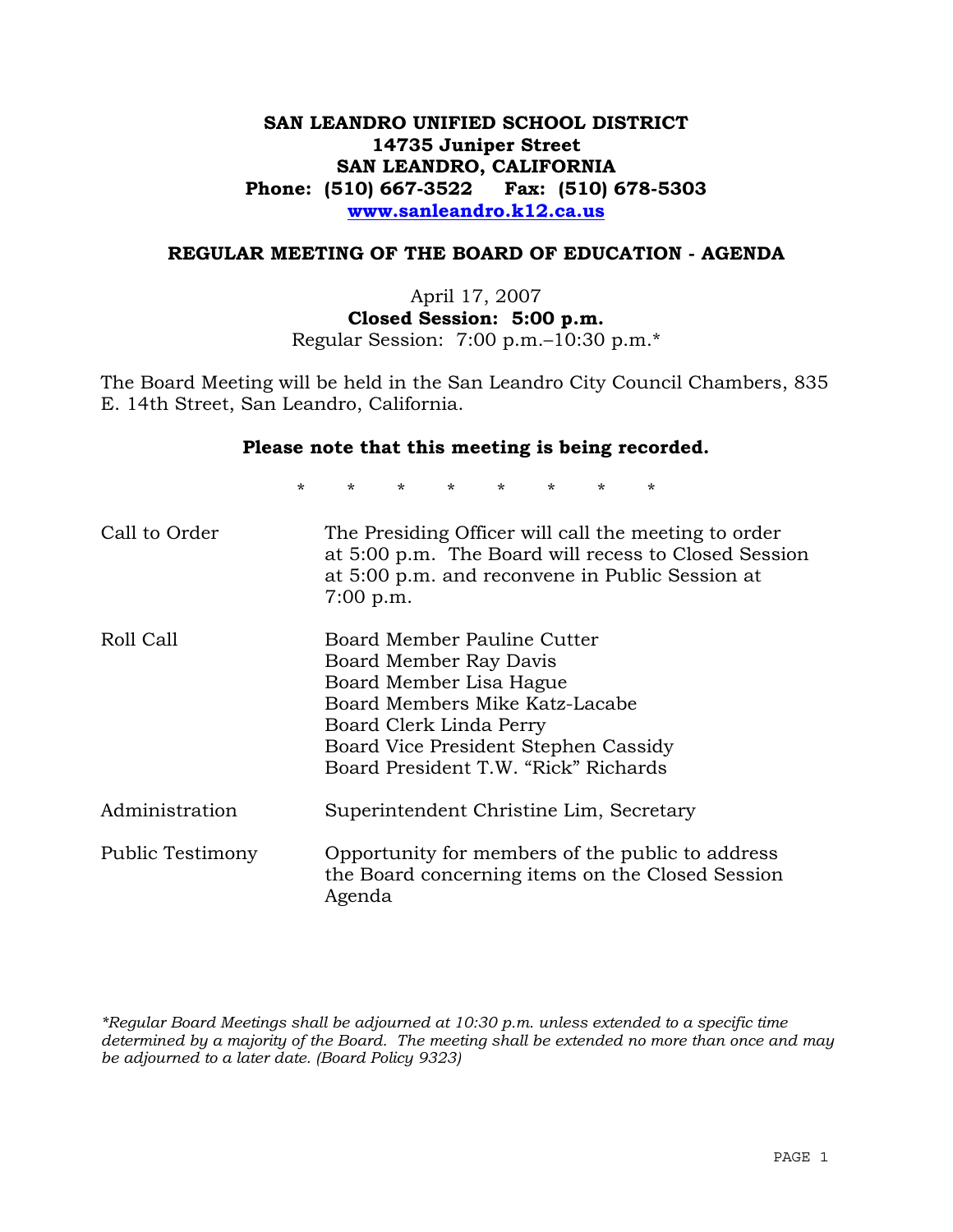Prior to the Public Session, the Board will meet in Closed Session pursuant to Education Code Sections 35146 and 48918(c), and Government Code Sections 54957, 54957.6, 54956.9(b), 54956.8, and 54956.9.

- a) Public Employee Performance Evaluation, Title: Superintendent's Evaluation
- b) Public Employee Discipline/Dismissal/Release
- c) Conference with Labor Negotiator
- d) Conference with Legal Counsel Anticipated Litigation Significant exposure to litigation pursuant to Government Code 54956.9(b)
- e) Public Employee Appointment Title: Principal, Jefferson Elementary School
- f) Conference with Real Property Negotiator Property(ies):
- g) Conference with Legal Counsel Existing Litigation

| Report Closed<br><b>Session Action</b> | Motion __________ Second __________ Vote ________ |                                            |                                                                                                                                                                                                                                                                                                                                                                                                                                                                                                                                                                                                                                                                                                                                                                                                                                                                                                                                                                                                                        |
|----------------------------------------|---------------------------------------------------|--------------------------------------------|------------------------------------------------------------------------------------------------------------------------------------------------------------------------------------------------------------------------------------------------------------------------------------------------------------------------------------------------------------------------------------------------------------------------------------------------------------------------------------------------------------------------------------------------------------------------------------------------------------------------------------------------------------------------------------------------------------------------------------------------------------------------------------------------------------------------------------------------------------------------------------------------------------------------------------------------------------------------------------------------------------------------|
| Pledge of Allegiance                   |                                                   |                                            |                                                                                                                                                                                                                                                                                                                                                                                                                                                                                                                                                                                                                                                                                                                                                                                                                                                                                                                                                                                                                        |
| Approve Agenda                         | Motion __________ Second __________ Vote ________ |                                            | Approve the Regular Meeting Agenda of April 17, 2007                                                                                                                                                                                                                                                                                                                                                                                                                                                                                                                                                                                                                                                                                                                                                                                                                                                                                                                                                                   |
| Legal Statement                        | 54954.2(a)                                        |                                            | Members of the audience who wish to address the<br>Board are asked to complete the yellow card available at<br>the entrance and submit it to the Board's Administrative<br>Assistant. Speakers who have completed the card will be<br>called when the item is reached on the agenda or, for<br>non-agenda items, during the Public Testimony. Cards<br>are to be turned in before the item is reached on the<br>agenda. Please note that this meeting is being recorded.<br>State law prohibits the Board of Education from taking<br>any action on or discussing items that are not on the<br>posted agenda except to A) briefly respond to statements<br>made or questions posed by the public in attendance; B)<br>ask questions for clarification; C) provide a reference to a<br>staff member or other resource for factual information in<br>response to the inquiry; or D) ask a staff member to<br>report back on the matter at the next meeting and/or put<br>it on a future agenda. (Government Code Section |
| <b>REPORTS</b>                         |                                                   | Parks & Recreation Commission Report: Juan |                                                                                                                                                                                                                                                                                                                                                                                                                                                                                                                                                                                                                                                                                                                                                                                                                                                                                                                                                                                                                        |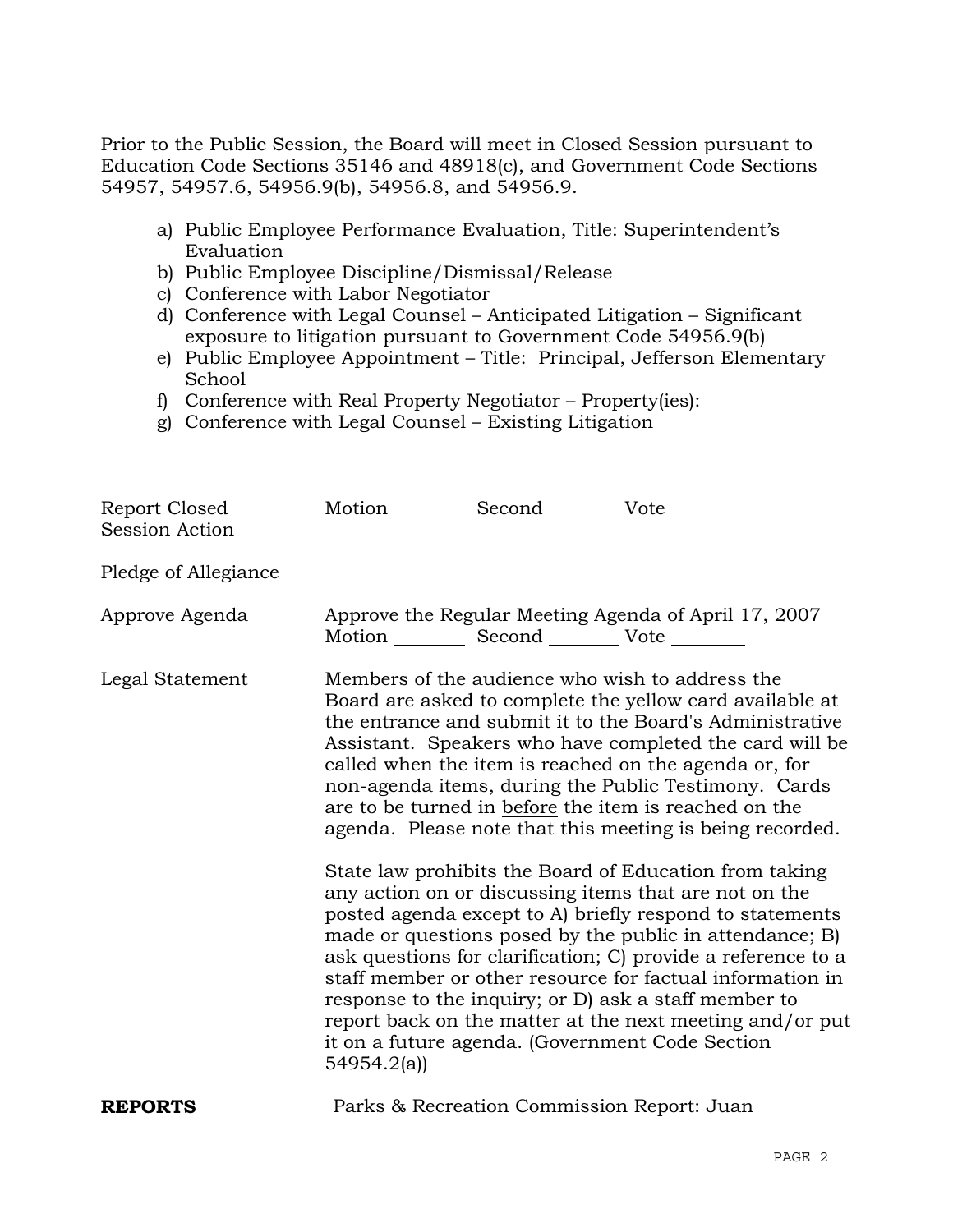Manuel Martinez, San Leandro Unified School District Representative

### **PRESENTATIONS**

\* The Board of Education will recognized Todd Peterson, Athletic Director, and the following San Leandro High School Winter sports' coaching staff and athletics:

Boys' Wrestling – Steve Stewart, Head Coach; David Jagoda, Assistant Coach

 On to State Championships Mark Acosta Garrett Lian

 Varsity Girls' Basketball – Justin Mincey, Coach; John Sowell, Assistant Coach Amber White Megan Finau Samantha Gibson Sara Woofter Jessika Hurts

 Boys' Basketball – Todd Peterson, Coach Phillip Thomas Matt Busch Kareem Nitoto Jared Cunningham Shaheed Young

Girls' Wrestling (NCS Champions) – Joe Rose, Coach

 Shawntia Beck Lubna Morrar Tina Kuang Stevie Ratto Tiffany Villareal Rachel Whyte

 Jenny Ho Panganoran Cladean Kristine Lalic Elizaabeth Sausedo Hay Su So Michelle Umezu

 Boys' Soccer – Diego Cortez, Coach Zuri Cortez Eric Aguado Samuel Duenas

 Girls' Soccer – Ron Hattley, Coach Norma Sanchez Hannah Shaffer Melissa Herrera Veronica Santana Veronica Vergara

\* Maintenance & Operations Manager, Greg Dyer, will review the high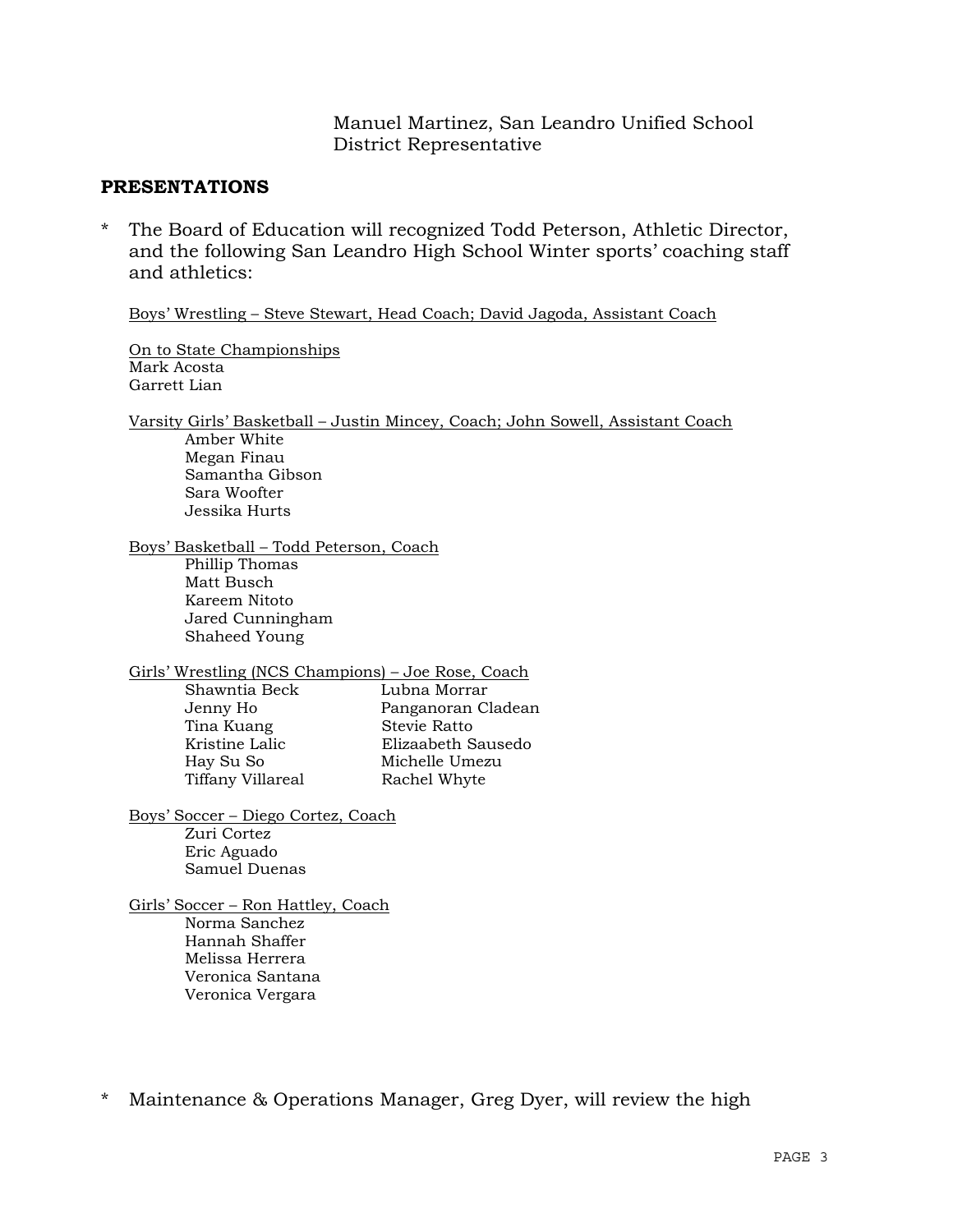priority liability issues and recommendations to mitigate or eliminate these liabilities. The presentation will address our commitment to reduce the frequency and severity of property and liability losses in our District and how that commitment goes hand-in-hand with the Deferred Maintenance Five Year Plan. (Superintendent's Goal #4)

**REPORTS 8:00 p.m. Time Specific**  Student Representatives' Reports

# **PUBLIC TESTIMONY ON NON-AGENDA ITEMS**

# **PUBLIC HEARING**

A public hearing will be held regarding the Deferred Maintenance Five-Year Plan.

### **Board Workshop**

Staff will provide information regarding components of the Intra-District Transfer Policy and Administrative Regulations (AR) 5116.2 (a-e), including:

- Principles Guiding Placement Decisions
- Priority Requests
- All Other Requests
	- 1. Kindergarten
	- 2. Grades 1-8
- Lottery System
- Timeline

Staff will also provide information on the Projected Enrollment Process, including:

- Opening of School Enrollment Watch
- Budget Impact
- Adding or Collapsing Classes Due to Actual Enrollment
- 2007-2008 Possible Enrollment Examples

**REPORTS** Correspondence

Superintendent's Report

- Board Committee Reports
	- Finance
	- Facilities/Technology
- Board Representatives' Reports
	- Eden Area Regional Occupational Program

### **CONSENT ITEMS**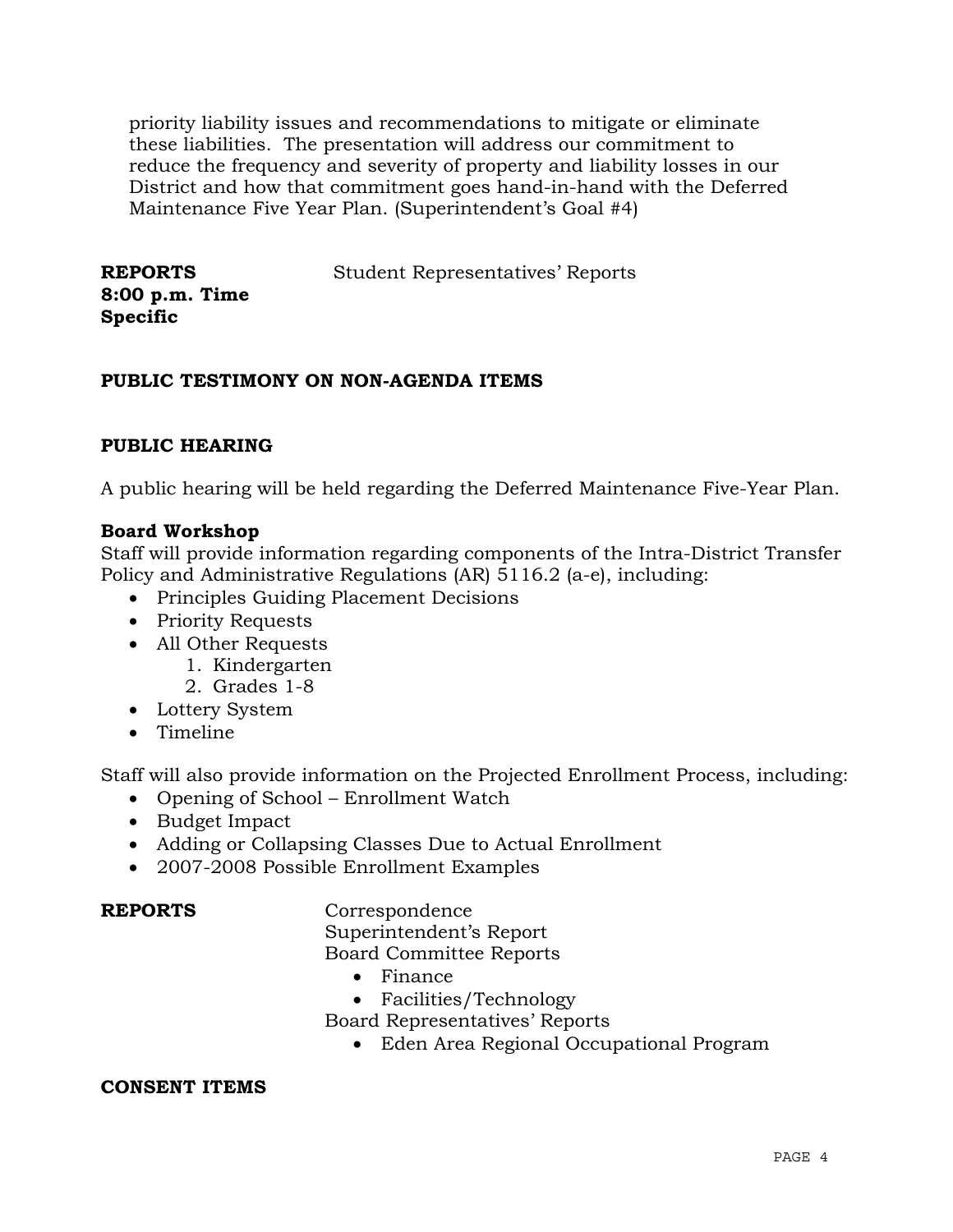These items are considered routine and may be enacted by a single motion. At the request of any member of the Board, any item on the consent agenda shall be removed and given individual consideration for action as a regular agenda item.

Human Resources

| $2.1-C$<br>Acceptance of<br>Personnel Report                         | Staff Recommendation:<br>Accept Personnel Report as submitted. |                                                                                             |                                                                                                  |
|----------------------------------------------------------------------|----------------------------------------------------------------|---------------------------------------------------------------------------------------------|--------------------------------------------------------------------------------------------------|
|                                                                      |                                                                | Motion _________ Second __________ Vote _______                                             |                                                                                                  |
| $2.2 - C$<br>Resolution #07-13<br>Day of the Teacher                 | <b>Staff Recommendation:</b>                                   | Adopt Resolution #07-13 designating May 9,<br>2007, as Day of the Teacher.                  |                                                                                                  |
|                                                                      |                                                                | Motion _________ Second _________ Vote _______                                              |                                                                                                  |
| $2.3-C$<br>Resolution #07-14<br>School Nurse Day                     | <b>Staff Recommendation:</b>                                   | Adopt Resolution #07-14 designating May 9,<br>2007, as School Nurse Day.                    |                                                                                                  |
|                                                                      |                                                                | Motion _________ Second __________ Vote _______                                             |                                                                                                  |
| $2.4-C$<br>Resolution #07-15<br>Classified School<br>Employees' Week | Staff Recommendation:                                          |                                                                                             | Adopt Resolution #07-15 designating May 21 to<br>25, 2007, as Classified School Employees' Week. |
|                                                                      |                                                                | Motion _________ Second __________ Vote _______                                             |                                                                                                  |
| $2.5-C$<br>Resolution #07-16<br>Management<br>Employees' Week        | Staff Recommendation:                                          | 18, 2007, as Management Employees' Week.<br>Motion _________ Second __________ Vote _______ | Adopt Resolution #07-16 designating May 14 to                                                    |
| <b>Business Operations</b>                                           |                                                                |                                                                                             |                                                                                                  |
| $4.1-C$<br>Ratification of Payroll                                   | <b>Staff Recommendation:</b><br>\$4,509,739.29.                | Ratify March 2007 payroll in the amount of                                                  |                                                                                                  |
|                                                                      |                                                                | Motion _________ Second __________ Vote _______                                             |                                                                                                  |
| $4.2 - C$<br>Approval of Bill<br>Warrants                            | Staff Recommendation:                                          | Approve Bill Warrants # 88474320-88491332<br>in the amount of \$5,833,869.54.               |                                                                                                  |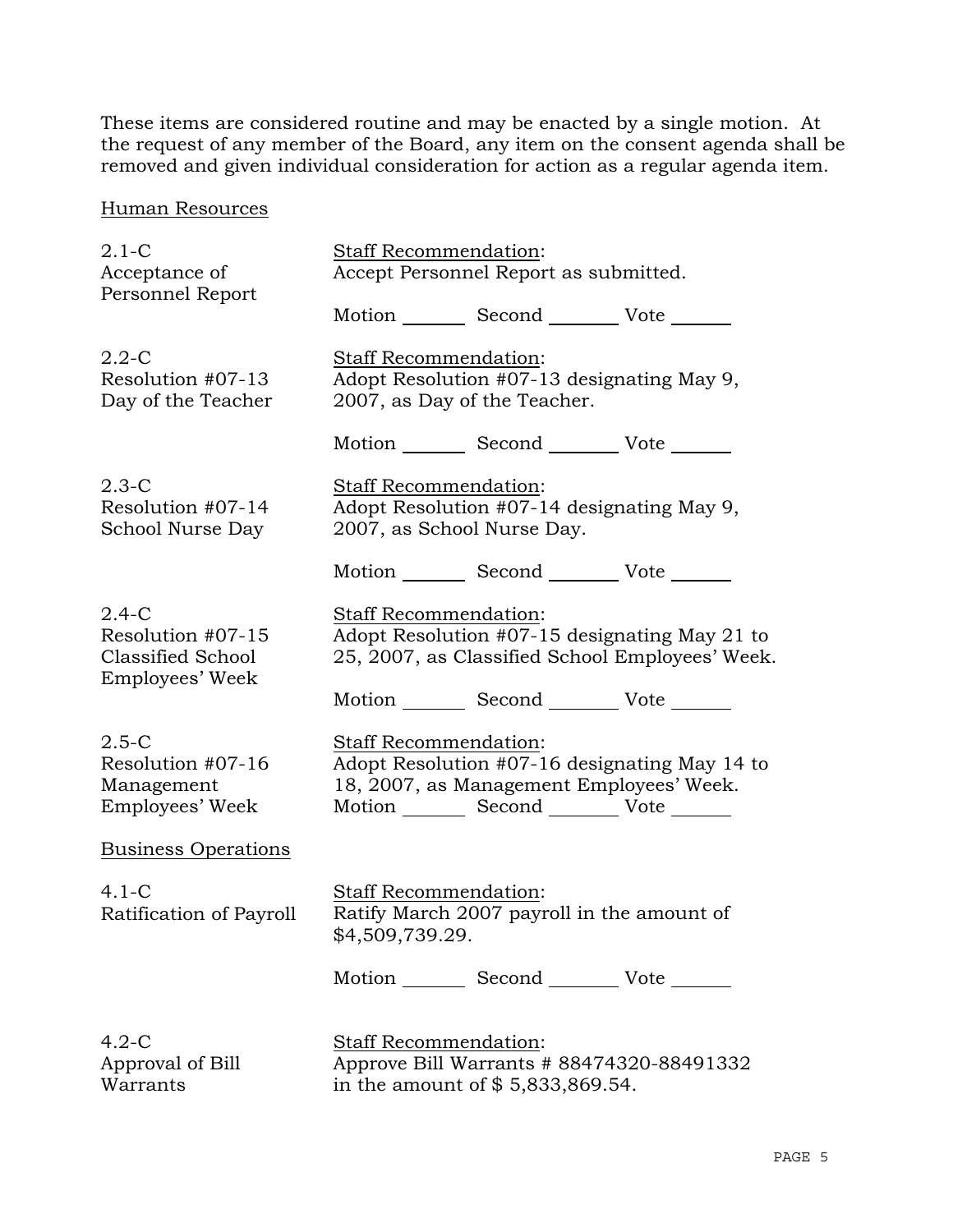|                                                                                                                            |                                                                                                                                                                   | Motion _________ Second __________ Vote _______                                          |                                                  |
|----------------------------------------------------------------------------------------------------------------------------|-------------------------------------------------------------------------------------------------------------------------------------------------------------------|------------------------------------------------------------------------------------------|--------------------------------------------------|
| $4.3-C$<br>Resolution #07-17 to<br>Declare Certain<br>Equipment Surplus<br>and/or Obsolete.                                | Staff Recommendation:                                                                                                                                             | Adopt Resolution #07-17 to declare certain<br>and condition of the designated equipment. | equipment surplus and/or obsolete due to the age |
|                                                                                                                            |                                                                                                                                                                   | Motion _________ Second __________ Vote _______                                          |                                                  |
| $4.4-C$<br>Resolution #07-18<br>Deposit of 2007<br>General Obligation<br><b>Bond Series A Funds</b><br>in the Local Agency | Staff Recommendation:                                                                                                                                             | Obligation Bond Series A Funds in the Local<br>Agency Investment Fund (LAIF).            | Adopt Resolution #07-18, Deposit of 2007 General |
| Investment Fund (LAIF)                                                                                                     |                                                                                                                                                                   | Motion _________ Second __________ Vote _______                                          |                                                  |
| $4.5 - C$<br>5-Year Deferred<br>Maintenance Program                                                                        | Staff Recommendation:<br>Program.                                                                                                                                 | Approve the 5-Year Deferred Maintenance                                                  |                                                  |
|                                                                                                                            |                                                                                                                                                                   | Motion _________ Second __________ Vote _______                                          |                                                  |
| Facilities and Construction                                                                                                |                                                                                                                                                                   |                                                                                          |                                                  |
| $5.1 - C$<br>Architectural<br>Programming & Design<br>Services Contract for<br>the Measure B Bond<br>Program               | Staff Recommendation:<br>Approve the Architectural Programming & Design<br>Services Contract services with Harris &<br>Associates for the Measure B Bond Program. |                                                                                          |                                                  |
|                                                                                                                            |                                                                                                                                                                   | Motion _________ Second __________ Vote _______                                          |                                                  |

# **ACTION**

1.1-A 2007-2008 Traditional Year and Year Round Education Student

# Staff Recommendation:

Approve the proposed traditional year and year round education student calendar for 2007-2008 school year.